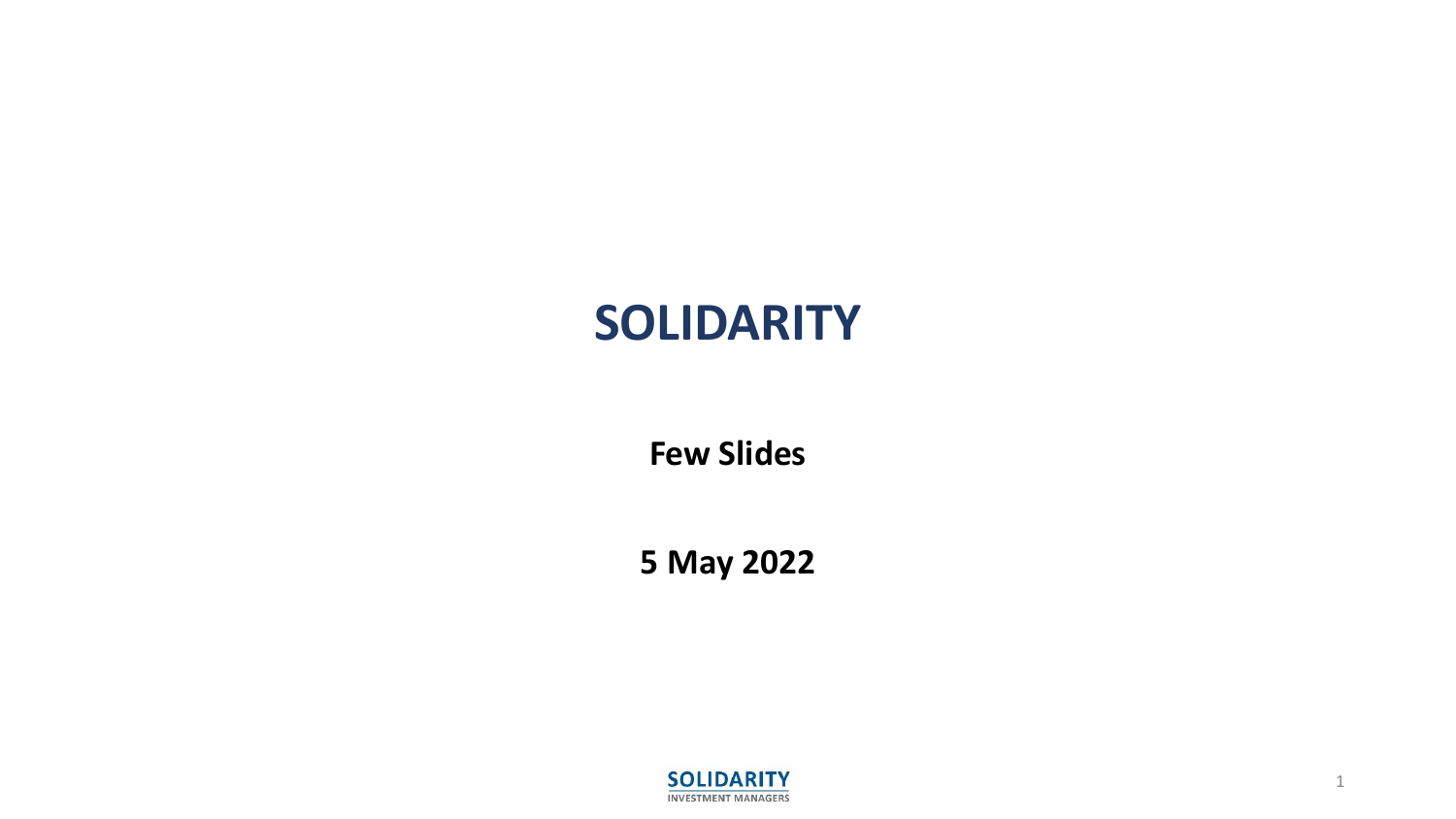# **GLOBALLY, INFLATION NOW A BIG ISSUE**



**Debt instruments will return less than inflation**

**Equities should – over the medium – deliver returns significantly higher than inflation**

**However, inflation is a head wind to growth and multiples**

**Hence, realism in expectations**

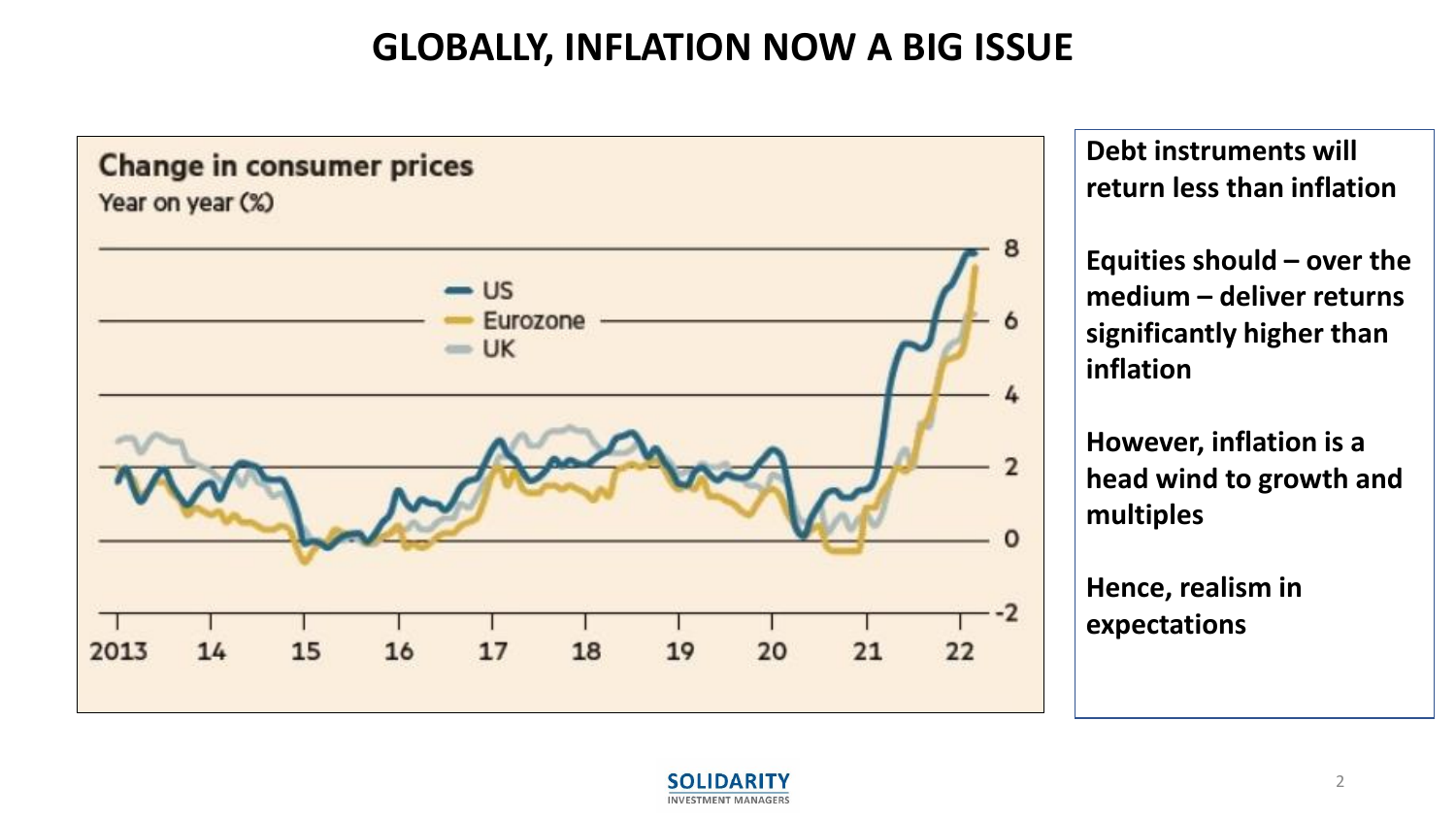#### **INTEREST RATES RISING ON BACK OF INFLATIONARY PRESSURES**



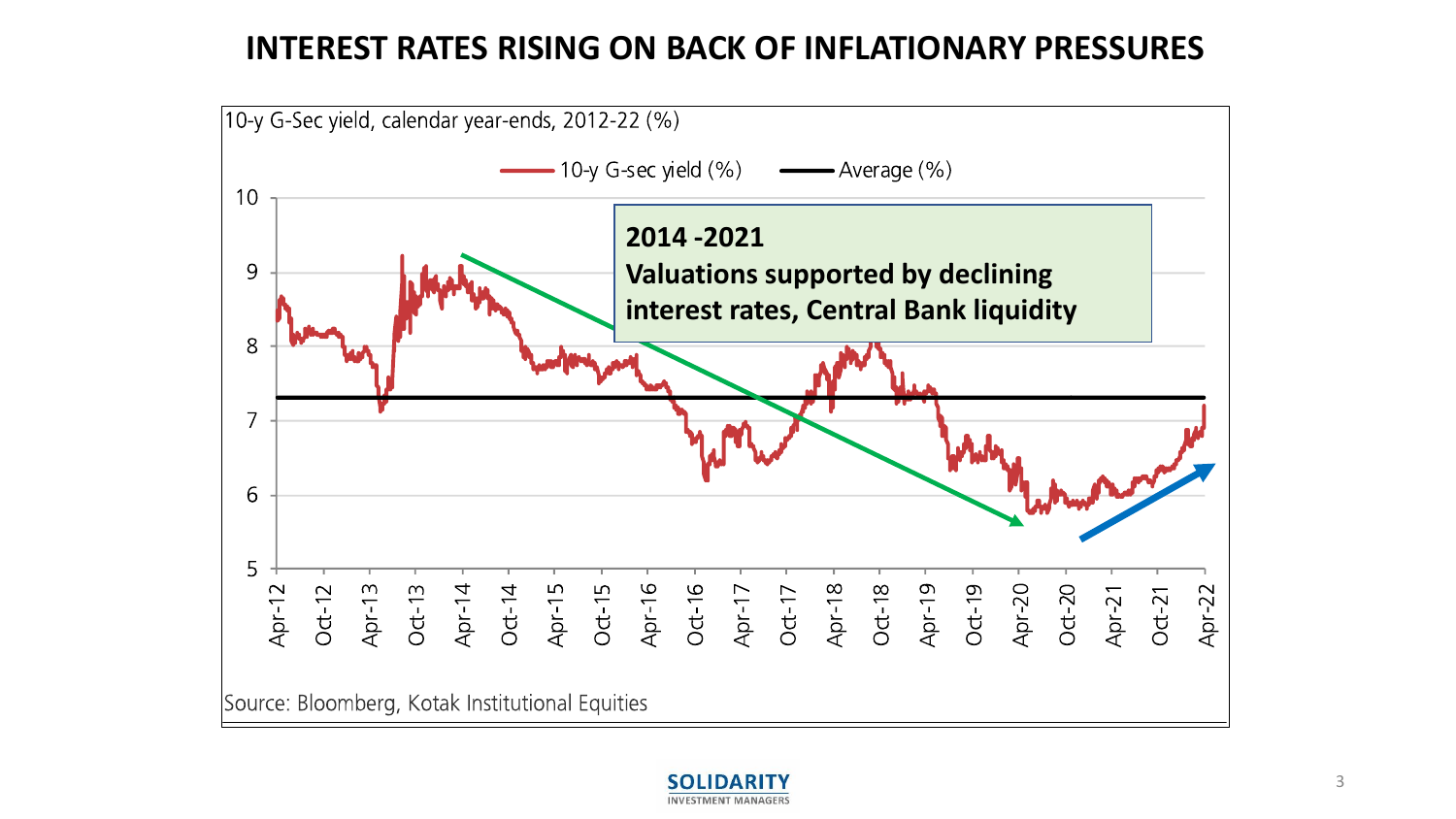### **MARKETS, IN AGGREGATE, ARE RICHLY VALUED VS THE PAST**



Source: Kotak Institutional Equities (13 April 2022)

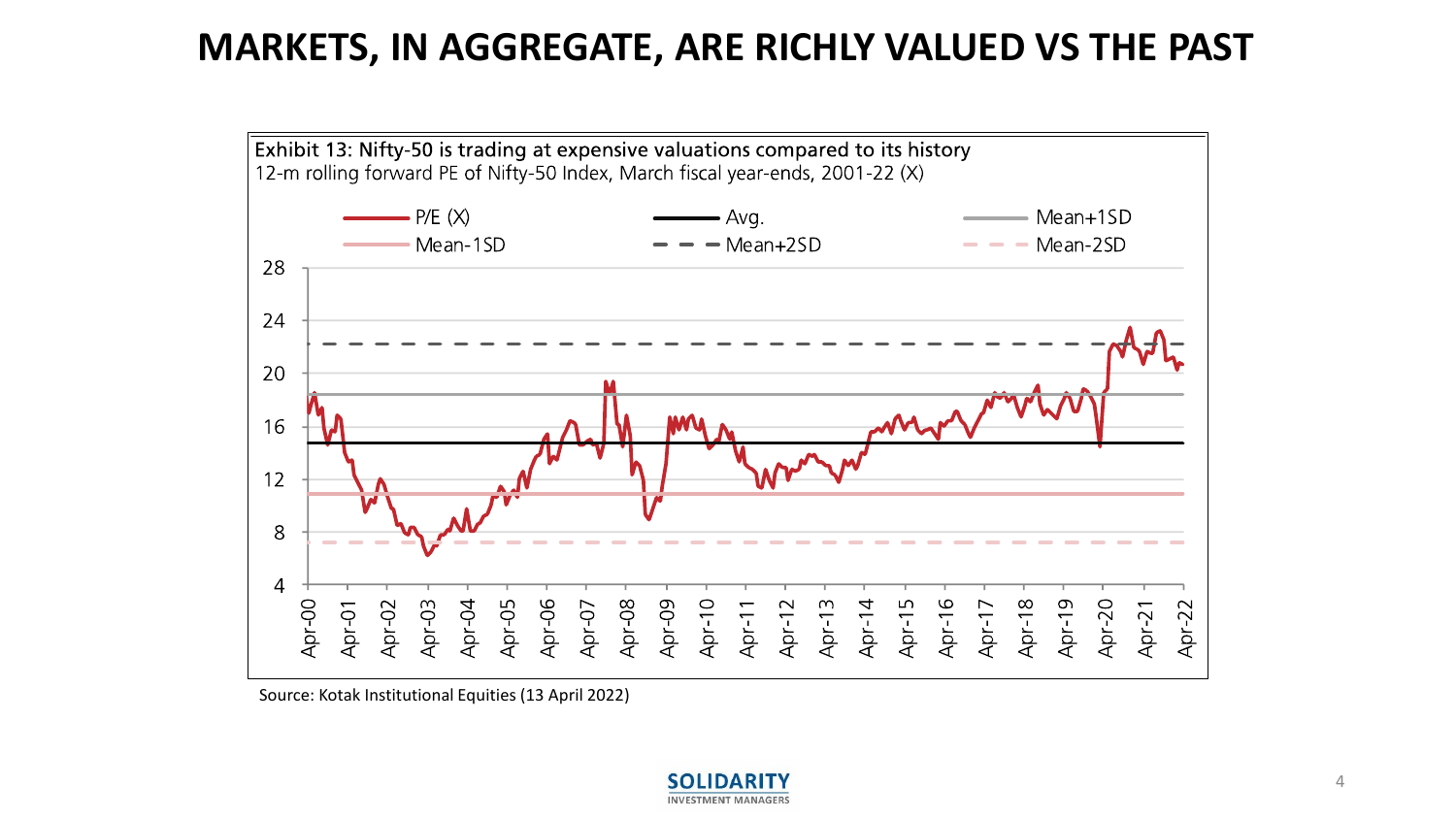# **MARKETS, IN AGGREGATE, ARE RICHLY VALUED VS THE PAST**